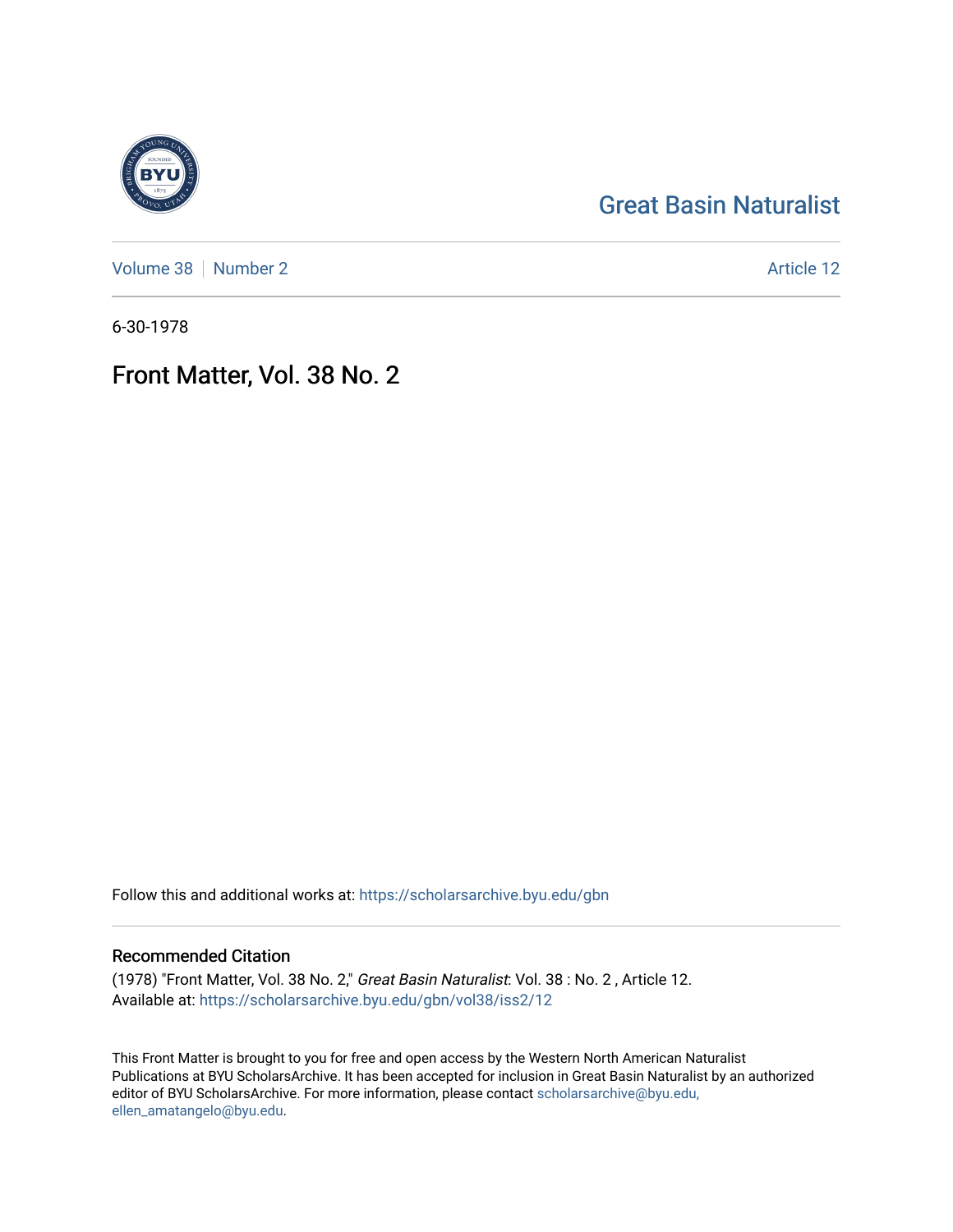**THE GREAT BASIN NATURALIST** Volume 38 No. 2 June 30, 1978 **Brigham Young University** 

 $S - G - 786.8$ 

MUS. COMP. ZOOL, LIBRARY

**JAN 2 2 1979** 

HARVARD<br>UNIVERSITY